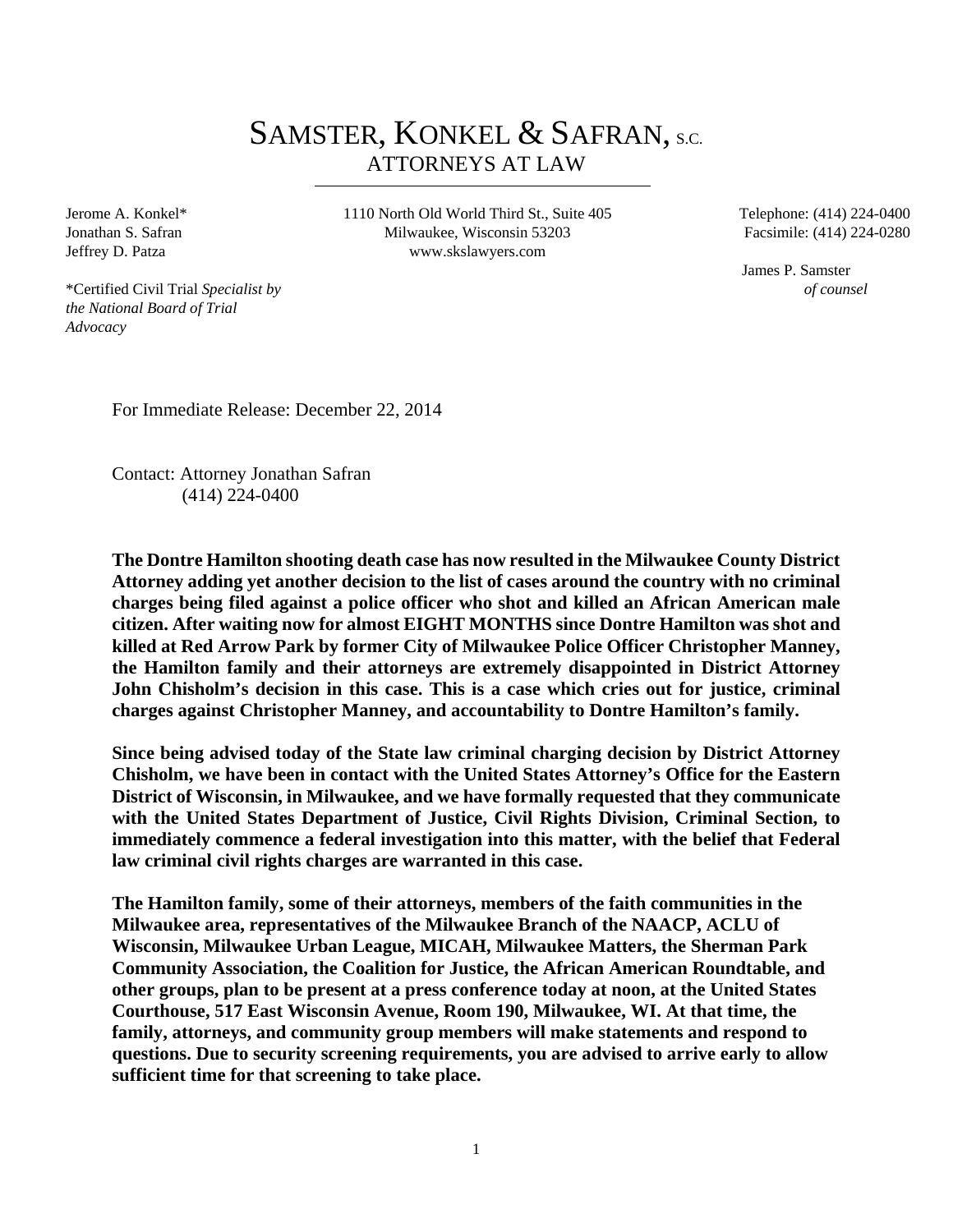#### **Although previously provided, the facts once again regarding Dontre Hamilton's shooting death which have been established to-date are as follows:**

On April 30, 2014, Dontre Hamilton was lawfully in Red Arrow Park in downtown Milwaukee. He was sleeping and not bothering anyone. Two Milwaukee Police Officers responded to complaints regarding Dontre sleeping. They determined that Dontre was not doing anything wrong, left him alone, and left the park. They acted appropriately and should be commended for their professionalism.

The officers returned a second time due to another complaint, and again -- upon confirming that Dontre was not bothering anyone or doing anything wrong -- they did not disturb him, they explained the situation to the Starbucks employee, and then left the park. Again, they acted appropriately and professionally.

Christopher Manney, then a City of Milwaukee police officer, later came to the park. Although there were no open police assignments for him to investigate anything, he requested that an assignment be created for him to again confront Dontre Hamilton. There were again no allegations that Dontre was doing anything wrong or bothering anyone. But Christopher Manney, according to the investigation conducted by the City of Milwaukee Police Department, Internal Affairs Division, approached Mr. Hamilton and conducted an impromptu and unlawful "pat-down." As described by Chief Edward Flynn on October 15, 2014 -- when Chief Flynn announced the basis for the termination -- Christopher Manney "failed to have reasonable suspicion that Mr. Hamilton was armed with a weapon or posed a threat to him or others prior to conducing a pat-down search, and acted contrary to training he received on February 22, 2012, specific to the engagement of homeless individuals during a Homeless Outreach Team (HOT) overview."

After this unlawful physical search of Mr. Hamilton, there are disputed eyewitness reports about how the altercation began, and whether it was Christopher Manney who indeed delivered the first strike to Dontre, with the wooden baton, (and prior to Dontre engaging in any further altercation). Christopher Manney ultimately shot Dontre fourteen times, emptying the clip from his service weapon. Dontre Hamilton died from the gunshot wounds.

As of today - the family and attorneys have been provided no evidence supporting Christopher Manney's claims of an alleged vicious attack by Mr. Hamilton. Also, no documents or information have yet been made publicly available relating to:

- Photographic substantiation of any alleged injuries to Christopher Manney's head or neck, the areas claimed to have been struck by Dontre's fists and the wooden baton. The Hamilton family and their attorneys have viewed photographs of Christopher Manneys' head, face, neck, shoulders, chest, and back, taken shortly after the shooting, and no visible injuries are depicted.
- Medical record substantiation of any alleged injuries to Christopher Manney.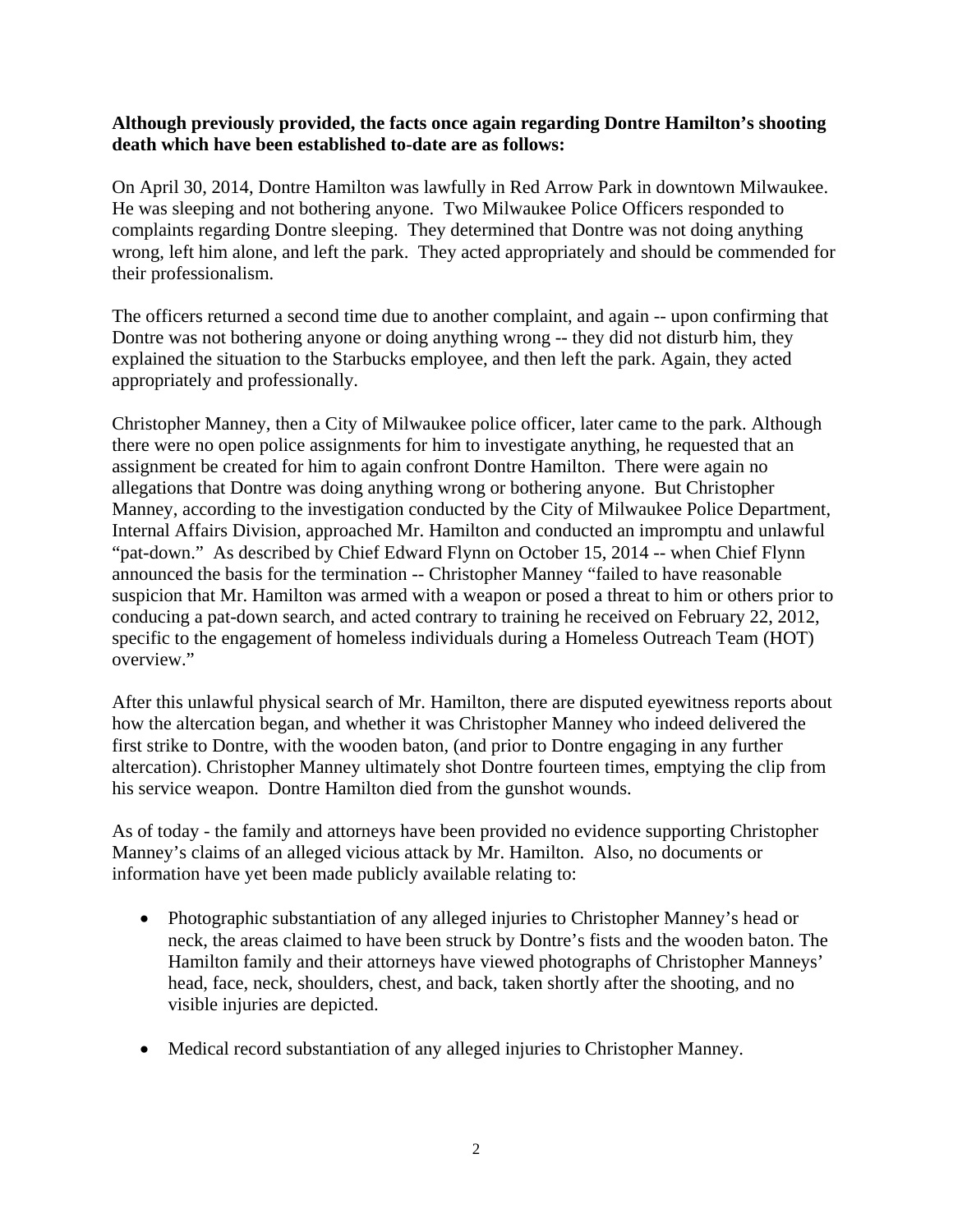## **A summary of the facts about Dontre Hamilton are as follows**:

- Dontre Hamilton was not a homeless individual. He had his own apartment and lived independently. He was very close and very involved with his family. The Medical Examiner's records reflect he had an ID, a wallet, a cell phone, a backpack, a blanket, candy, and cash totaling \$160.22 on his person at the time of his death.
- Dontre Hamilton did not have an extensive criminal record. He had a history of traffic violations, but no criminal record of violence.
- Dontre Hamilton had no history of violence against others.
- Dontre Hamilton did not have a long history of mental health issues. He was diagnosed with paranoid schizophrenia a couple of years prior to the incident. He and his family were actively involved in his treatment.
- Dontre Hamilton was legally sleeping at Red Arrow Park, not bothering anyone, and not doing anything illegal on April 30, 2014.
- Dontre Hamilton was unarmed at the time he was confronted by Christopher Manney at Red Arrow Park.

## **The previously released portions of the Autopsy Report reflect the following:**

# **General External Examination:**

 Christopher Manney, in his formal "Response to Charge" document submitted to the Milwaukee Police Department on October 1, 2014, described Dontre as "in his 20's, with a very muscular build." However, in describing Dontre's body, the Medical Examiner states that "The body is that of a well developed, overweight (body mass index of 26.5), adult-black male that weighs 169 pounds, is 67 inches in length, and appears compatible with the reported age of 31 years" *(Christopher Manney's description is completely inaccurate.)* 

#### **Description of Gunshot Wounds:**

- With each of the fourteen gunshots and fifteen gunshot wounds, there is no stippling or unburned or burned gunpowder particles on the skin surrounding any of the entrance gunshot wounds, therefore, Christopher Manney was some distance from Dontre when he fired each shot.
- At least 7 of the 14 bullets travelled downward:

 Wound 2 – bullet traveled downward. Wound 3 – bullet travelled downward. Wounds 4 and 13 – bullet travelled downward. Wound 5 – bullet traveled downward.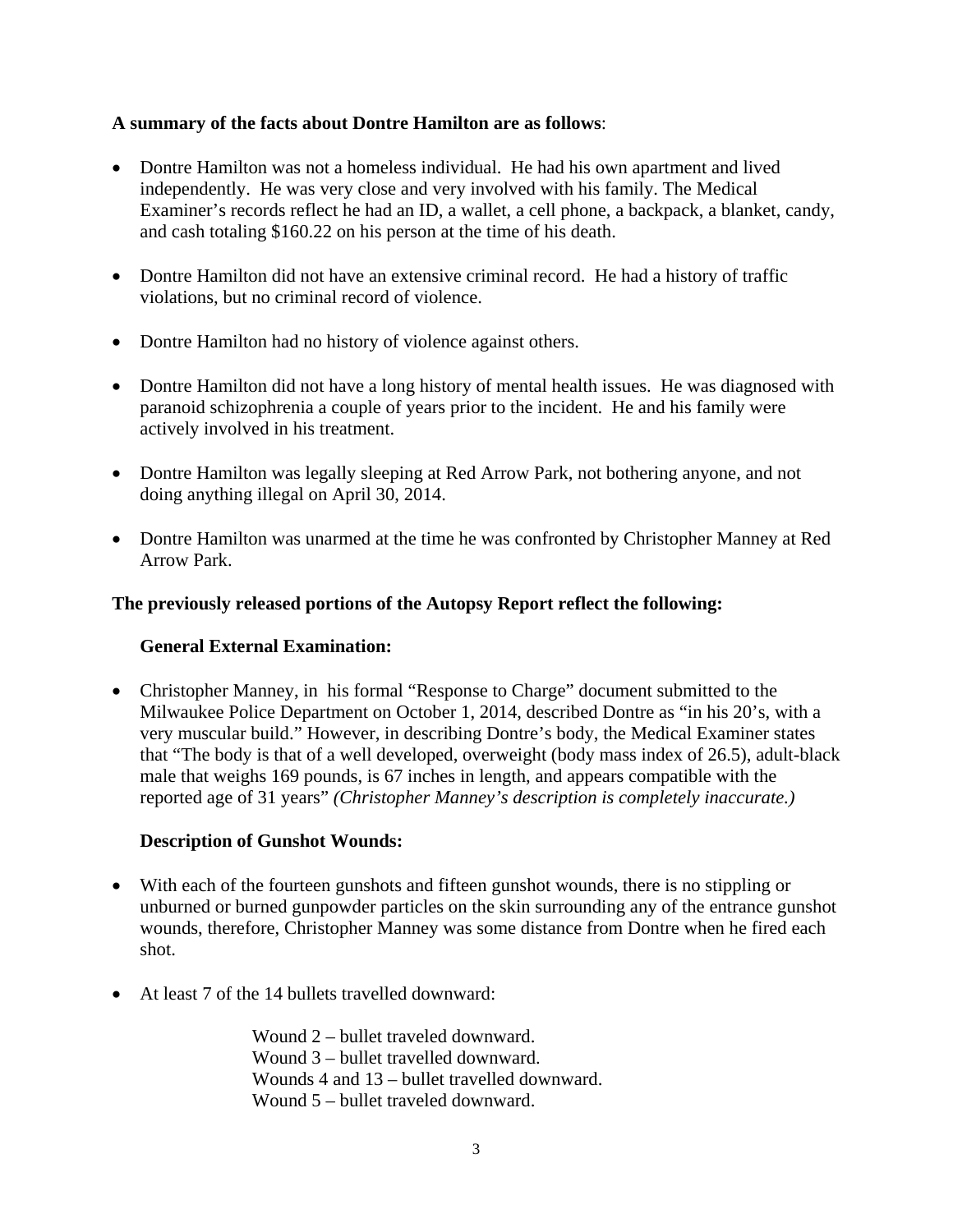Wound 8 – bullet travelled downward. Wound 9 and 16 - bullet travelled downward. Wounds 10 and 11 – bullet travelled downward.

## *Wound 14 establishes that Christopher Manney shot Dontre Hamilton in the back.*

# **Blunt Force Injuries:**

In addition to the gunshot wounds, Dontre Hamilton also sustained the following injuries:

- Abrasion on the right side of his chin.
- Abrasion on the right rear of his scalp.
- Contusions on the rear midline and on the left rear of his scalp.
- Multiple abrasions on the front midline of his neck.
- Contusions on his right upper arm

These injuries are indicative of Dontre Hamilton being beaten by Christopher Manney. *(Again, although Christopher Manney claims he had been beaten to the head by Dontre Hamilton, we have seen no evidence of any such injuries, however, photographs not publicly released but seen by the attorneys and family, depict no redness, bruises, abrasions, contusions, lacerations, or any visible injuries to Christopher Manney's head, face, neck, shoulders, chest or back.)* 

# **Drug Use**:

• The toxicology report reflects that Dontre Hamilton was not using any illicit drugs, and no traces of illicit drugs were found in his system whatsoever

## **Some interesting comparisons and contrasts between the Michael Brown case in Ferguson, MO, and the Dontre Hamilton case in Milwaukee, WI:**

Michael Brown was shot and killed on 8-9-14 . Dontre Hamilton was shot and killed on 4-30-14, 3 1/2 mos. prior to Michael Brown .

Michael Brown was unarmed, African American, and was shot by a white police officer, Darren Wilson.

Dontre Hamilton was unarmed, African American, and was shot by a white police officer, Christopher Manney.

Darren Wilson was identified publicly 6 days after the shooting, on 8-15-14.